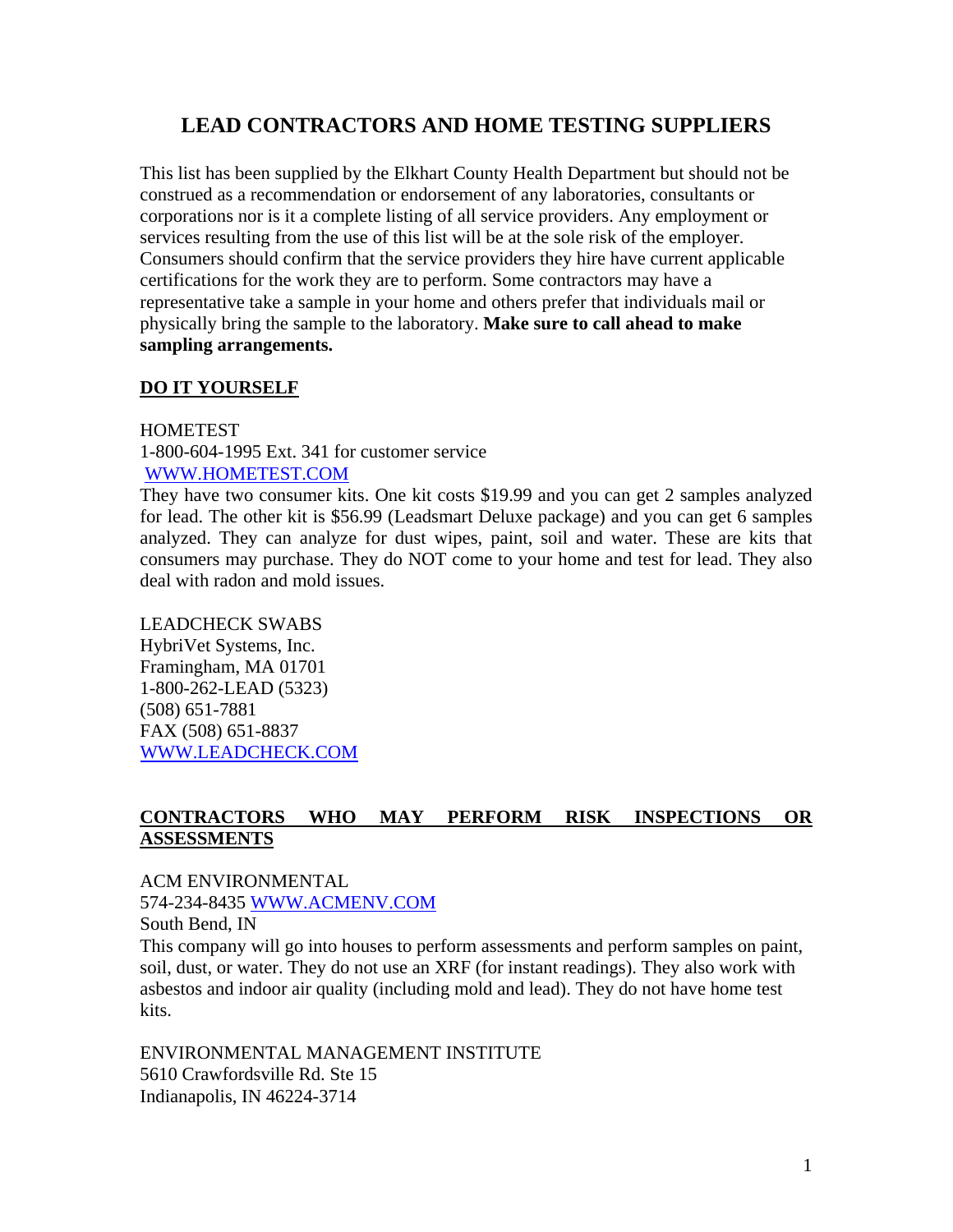1-800-488-8842 (317) 248-4848 (317) 248-4846 fax [WWW.ENVTLMGMT.ORG](http://www.envtlmgmt.org/) [www.envtlmgmt.spea.iupui.edu](http://www.envtlmgmt.spea.iupui.edu/)

ERGO RESOURCE MANAGEMENT INC. 801 N. Huntington St. Suite 7 Syracuse, IN 46567 574-457-8020 [ERGORESMGMT@KCONLINE.COM](mailto:ERGORESMGMT@KCONLINE.COM)

GRAUVOGEL & ASSSOCIATES 17760 Fall Creek Drive Granger, IN 46530 574-277-4770 They do mostly commercial but some residential inspections and assessments. They have an XRF and can do water, dust, and soil sampling.

GREENTREE ENVIRONMENTAL SVC. INC. 8287 Central Ave. Portage, IN 46368 1-877-FIX-LEAD or 1-877-349-5323 or 219-764-2828 219-762-4946 FAX They will come to residences and perform risk assessments. They perform dust, paint, soil, and water tests and have an XRF (which can give instant readings). They have no set fee for inspections and do not have home kits. A risk assessment report is \$475.00 and clearance report is \$200.00. They also perform asbestos inspections and Phase I and Phase II Site Assessments and perform air monitoring.

INDOOR AIR QUALITY SERVICES, INC. 11236 Harrington St. Fishers, IN 46038 1-800-862-9655 317-598-0148 317-598-4169 (fax) [WWW.INDOORAIRSITE.COM](http://www.indoorairsite.com/)

They perform primarily commercial inspections and assessments. They do not have an XRF.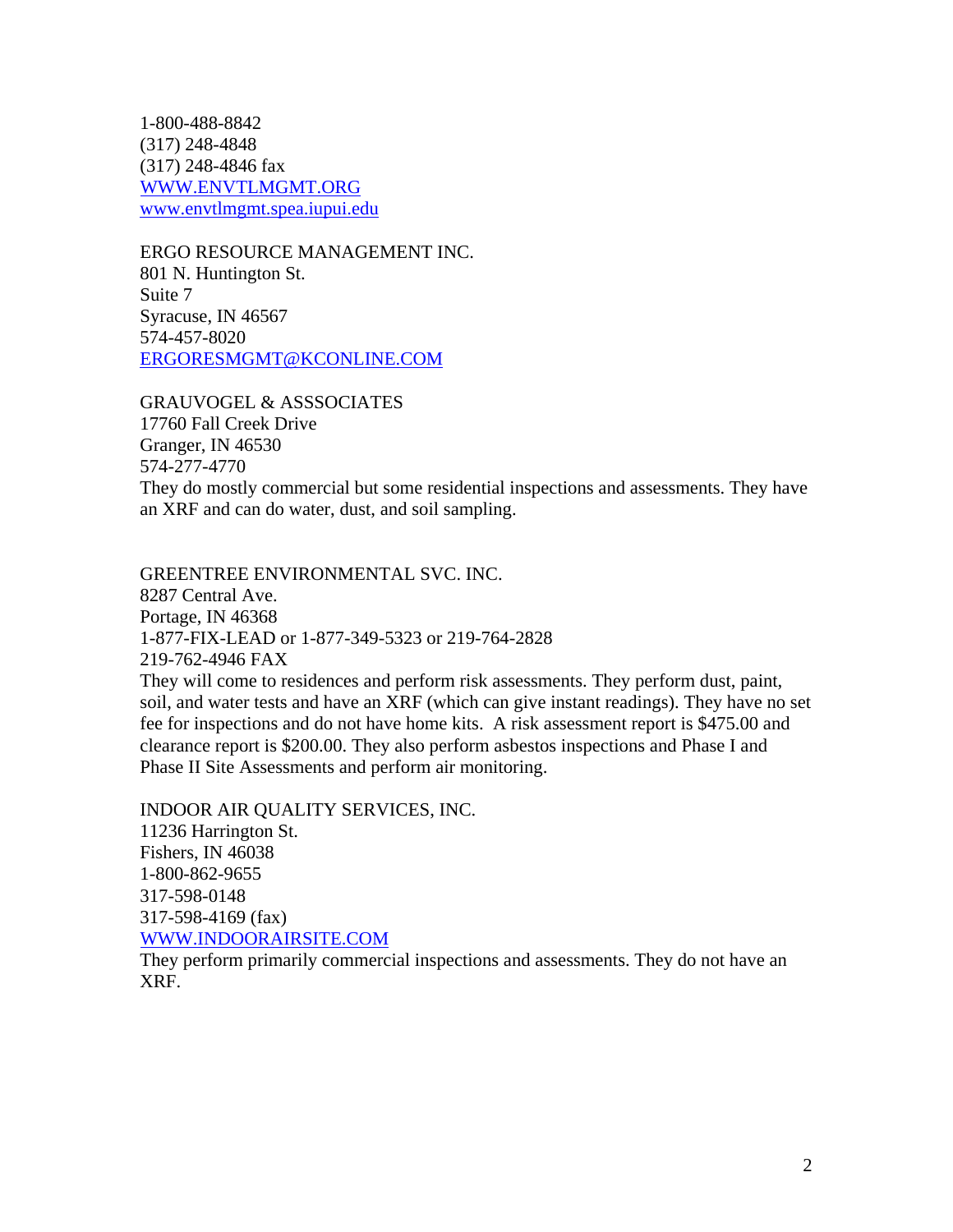INDUSTRIAL SOLUTION GROUP 10339 Dawson's Creek Blvd. Suite 7B Ft. Wayne, IN 46825 260-497-7491 260-497-7136 (fax) [WWW.INDUSTIAL-SOLUTIONS.COM](http://www.industial-solutions.com/)

They perform inspections and assessments.

WIGHTMAN PETRIE ENVIRONMENTAL, INC.

713 S. Scott St. 4703 Chester Drive Elkhart, IN 46516 South Bend, IN 46601 574-293-7762 574-294-3717 (fax) 574-295-3763 [WWW.WIGHTMANPETRIE.COM](http://www.wightmanpetrie.com/) 574-295-3764 (fax)

They are consulting engineers and land surveyors who also perform lead risk assessments and perform tests on paint, dust and soil, but not water (they do commercial water samples only). They do not have an XRF (which can give instant readings), but they may rent one under certain circumstances. They also perform work with asbestos. They do not have home test kits.

# **DRINKING WATER TESTING SERVICES-LEAD**

ADVANCED SAMPLING TECHNOLOGIES, INC. 825 W. Catalpa Drive Indianapolis, IN 46268 574-254-0506

EDGLO LABORATORIES, INC. 2121 E. Washington Blvd. Ft. Wayne, IN 46803 260-424-1622 [WWW.EDGLO.COM](http://www.edglo.com/)

EIS ANALYTICAL SERVICES 1701 N. Ironwood Dr., Suite B South Bend, IN 46635 574-277-0707

ELKHART COUNTY SOIL & WATER CONSERVATION DISTRICT (Working in cooperation with Heidelberg College) **17746-E County Road 34 Goshen, IN 46528-6898**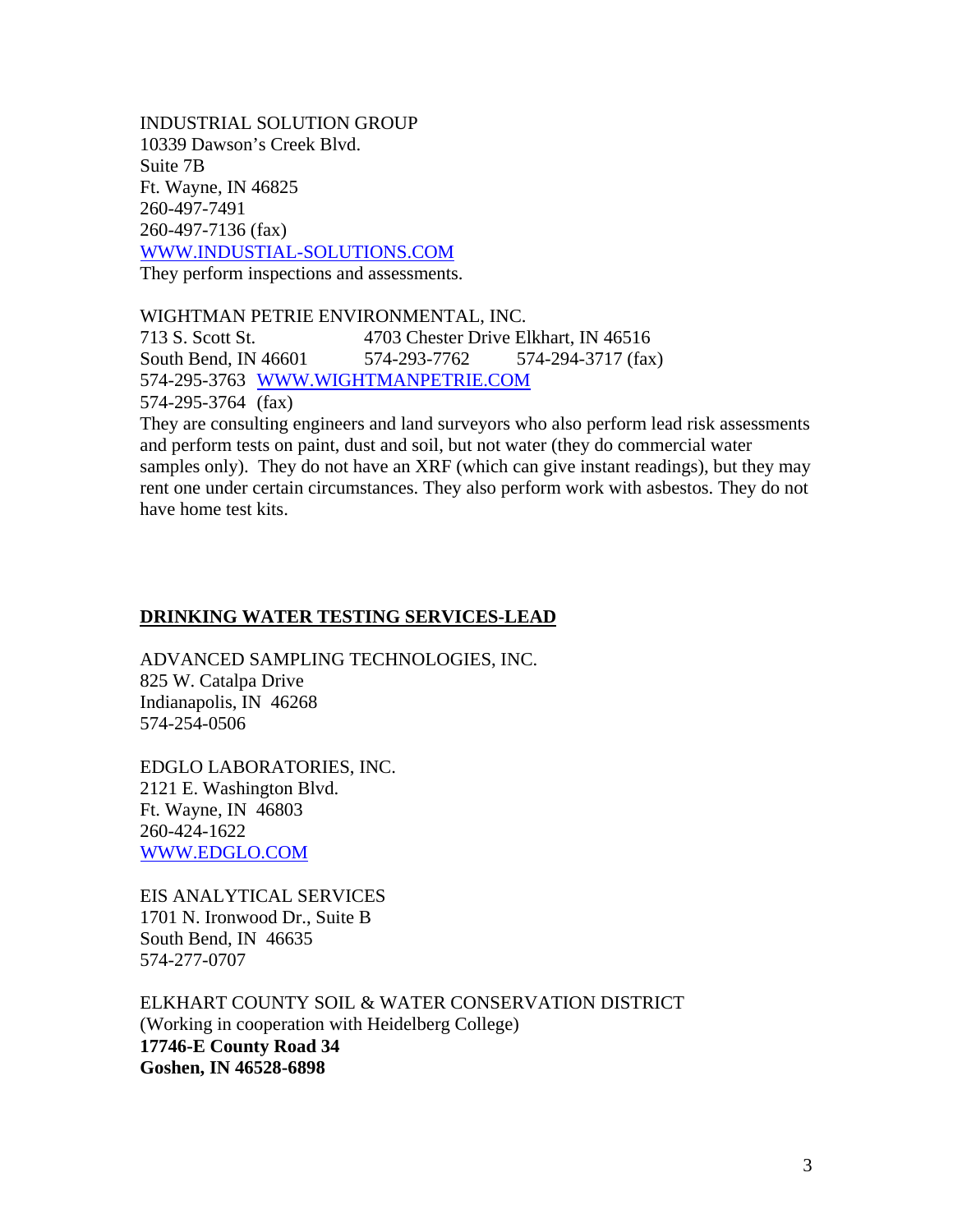Phone: (574)-533-3630 Extension 3 or 533-0554 (Goshen), (574)-523-2216 (Elkhart) Fax: (574)-533-0254 [WWW.CES.PURDUE.EDU/ELKHART/](http://www.ces.purdue.edu/ELKHART/)

ENVIRONMENTAL HEALTH LABORATORIES, INC. 110 S. Hill Street South Bend, IN 46617 574-233-4777 Primarily for businesses only to test for lead in water. [WWW.EHL.CC/](http://www.ehl.cc/)

GARRETT LABS, INC. 408 N. 3rd St. Niles, MI 49120 1-800-336-3201 616-683-3200

PACE ANALYTICAL SERVICES 7726 Moller Road Mishawaka, IN 46545 317-875-5894 [WWW.PACELABS.COM](http://www.pacelabs.com/)

TEST AMERICA 6964 Hillsdale Ct. Indianapolis, IN 46250 317-842-4261

TURNER TECH LLC P.O. Box 1096 560 S. Zimmer Road Warsaw, IN 46581-1096 574-267-3305

VALLEY LEIGH LAB 4609 Grape Rd. Suite D4 Mishawaka, IN 46545

#### **ABATEMENT CONTRACTORS**

APPLIED ENVIRONMENTAL RESOURCES 6070 East State Blvd. Ft. Wayne, IN 46815 260-749-2500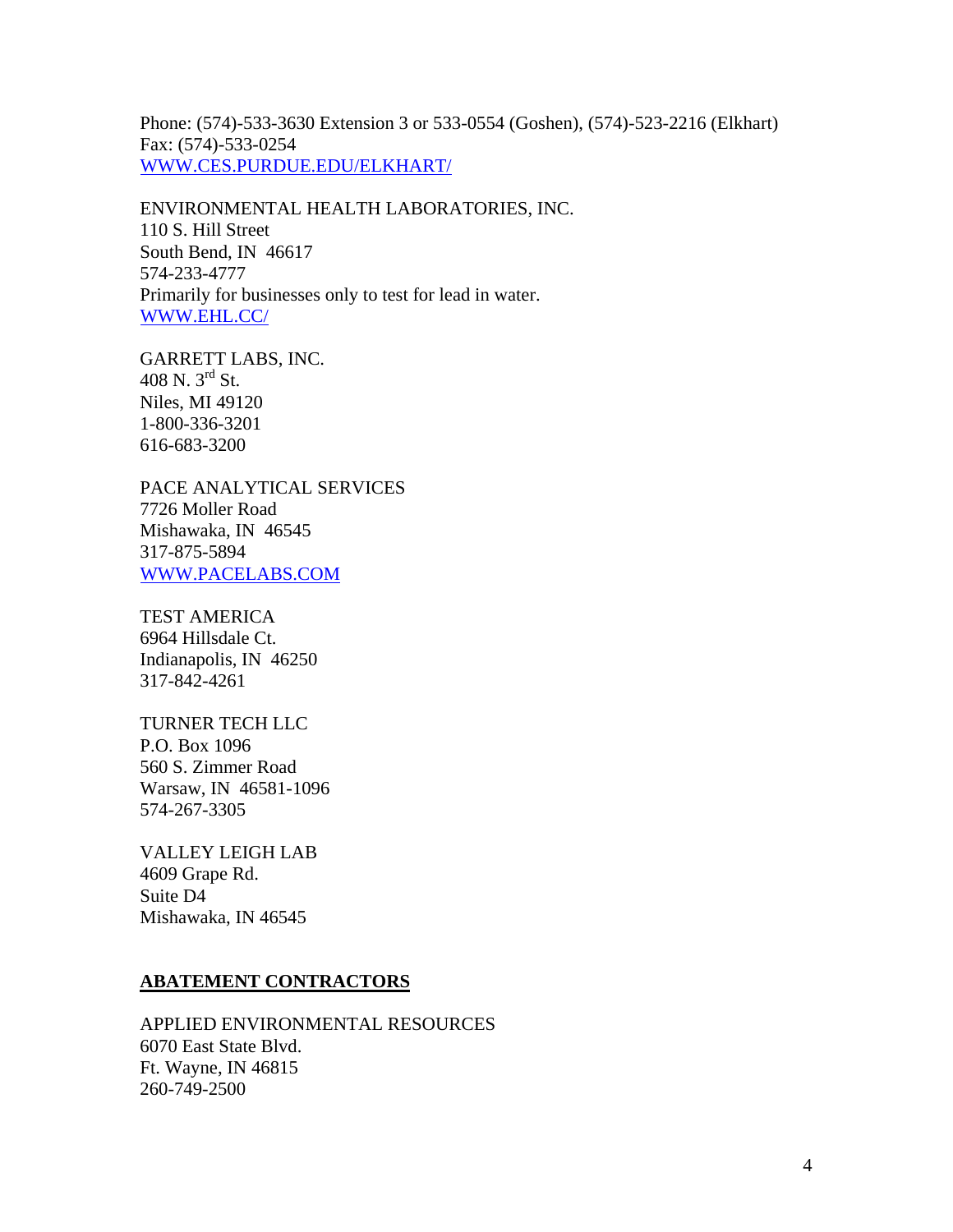260-749-2573 (fax) [WWW.APPLIEDER.COM](http://www.applieder.com/) Perform lead clearance testing after abatement

CHAMPION ENVIRONMENTAL SERVICES, INC. 830 Madison Street Crown Point, IN 46307 219-226-0280 219-226-0277 FAX They perform lead and asbestos abatement and work with mold problems. They are not for hire to come into residential homes and perform risk assessments or take samples. They do not have home kits.

LYNCH & SONS, INC Dream Custom Builders General Remodel & Rehab Contractor Licensed Lead Abatement Contractor and Medicaid Provider Heidi Russo office manager 3940 S. Arlington Ave. Indianapolis, IN 46203 Office: (317) 782-8063 Fax: (317) 782-8098 [g-lynch@msn.com](mailto:g-lynch@msn.com) [www.lynchdreambuilders.com](http://www.lynchdreambuilders.com/)

SPECIALTY SYSTEMS OF SOUTH BEND [www.ganymedecorp.com/ssi.southbend/about\\_ssi.html](http://www.ganymedecorp.com/ssi.southbend/about_ssi.html) 574-233-3993 55215 Mayflower Rd. South Bend, IN 46628 Performs abatement only, no home assessments. They perform asbestos, mercury, duct cleaning, mold remediation.

### **SAMPLING SUPPLIES**

NVLAP LABORATORY 1-800-220-3675 856-858-0648 fax 107 Haddon Avenue Westmont, NJ 08108 (corporate lab) 3 Cooper Street, Westmont, NJ 08108 (lead lab) [WWW.EMSL.COM](http://www.emsl.com/)

They have testing services for lead, fungi, bacteria, legionella, dust mites, air analysis, asbestos, metals, silica.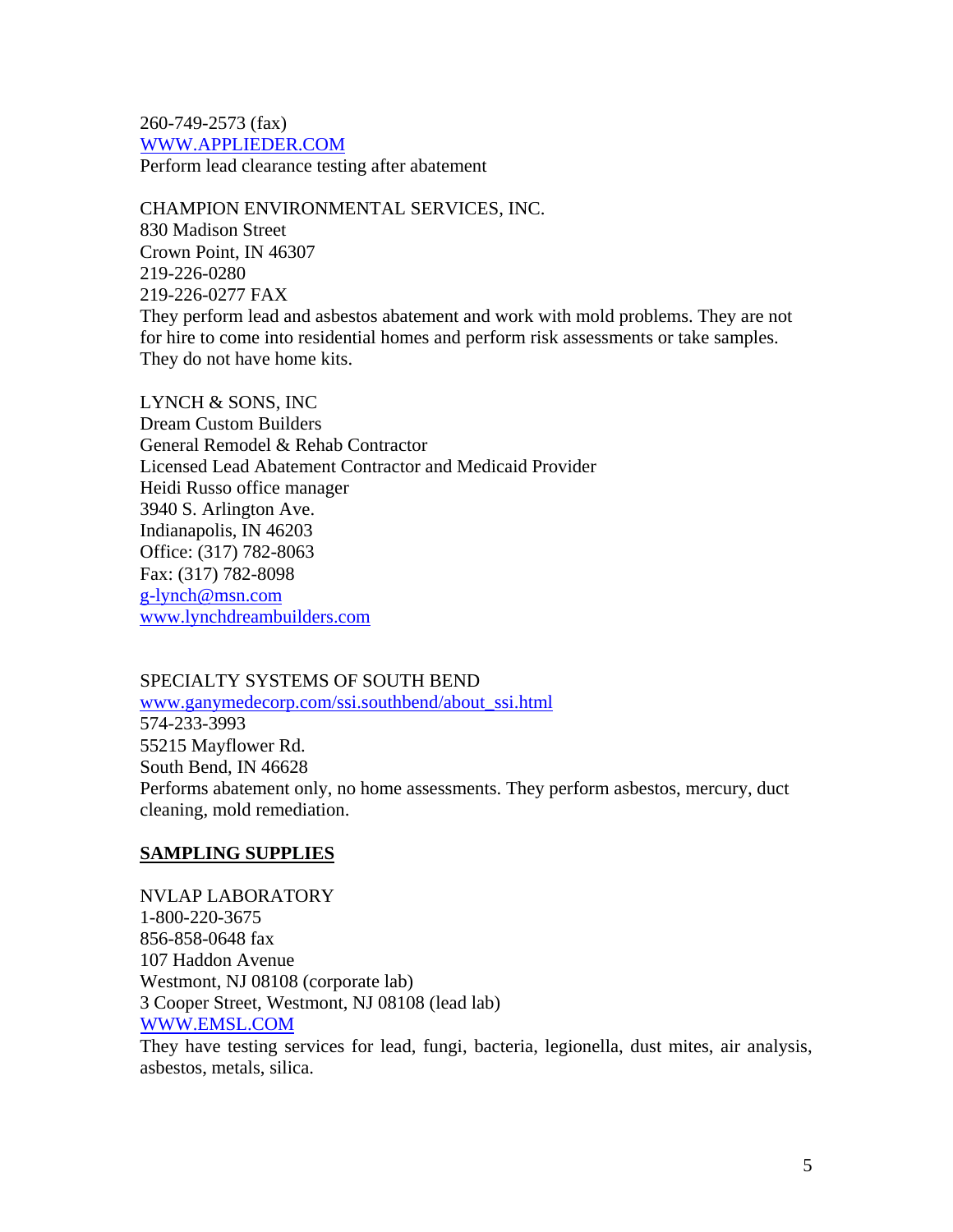SKC INC. 800-752-8472 [WWW.SKCINC.COM](http://www.skcinc.com/)

LEADCHECK SWAB KITS, GHOSTWIPES, WIPE SAMPLE TEST KITS AND AIR SAMPLING KITS available. \$24.00 for box of eight sampling swabs.

# **OTHER PRODUCTS**

### LEADX®

254-587-2445 [WWW.LEADX.ORG](http://www.leadx.org/)

This is a patented Heavy Metals scavenger. Applications include lead paint removal, soil remediation, hazardous waste treatment and water filters. A molecular bonding occurs immediately upon contact between LEADX® and most heavy metals including LEAD. Once bonded, the combination of LEADX® and heavy metal is permanent. The bonded materials are then safe and non-toxic to humans, plants and animals.

LEAD BLOCK (an encapsulating coating which is bitter tasting) This forms a barrier that blocks, coats and seals harmful lead based paints on interior and exterior surfaces. 1-800-323-0633

NITON XRF ANALYZERS 1-800-875-1578 978-670-7430 (fax) [WWW.NITON.COM](http://www.niton.com/)

GHOST WIPES (for dust wipe sampling) 1-800-343-5319 [WWW.ENVEXP.COM](http://www.envexp.com/)

HAKO MINUTEMAN LEAD VACUUM Harter Floor Care Supply 1403 W. Lusher Ave. Elkhart, IN 46517 574-293-5641 574-293-5642 (fax) These run around \$500.00 for a vacuum.

ESCA TECH, INC. CONTAMINATION CONTROL SYSTEMS AND SERVICES Has a HEPA vacuum replacement filter for HAKO Minutemen, Hild, Nikro, Nilfisk, Pullman/Holt, Tornado, and Vactagon. 3747 N. Booth St. Milwaukee, WI 53212 [eti@execpc.com](mailto:eti@execpc.com) [www.esca-tech.com](http://www.esca-tech.com/) They also have D-step Mats.